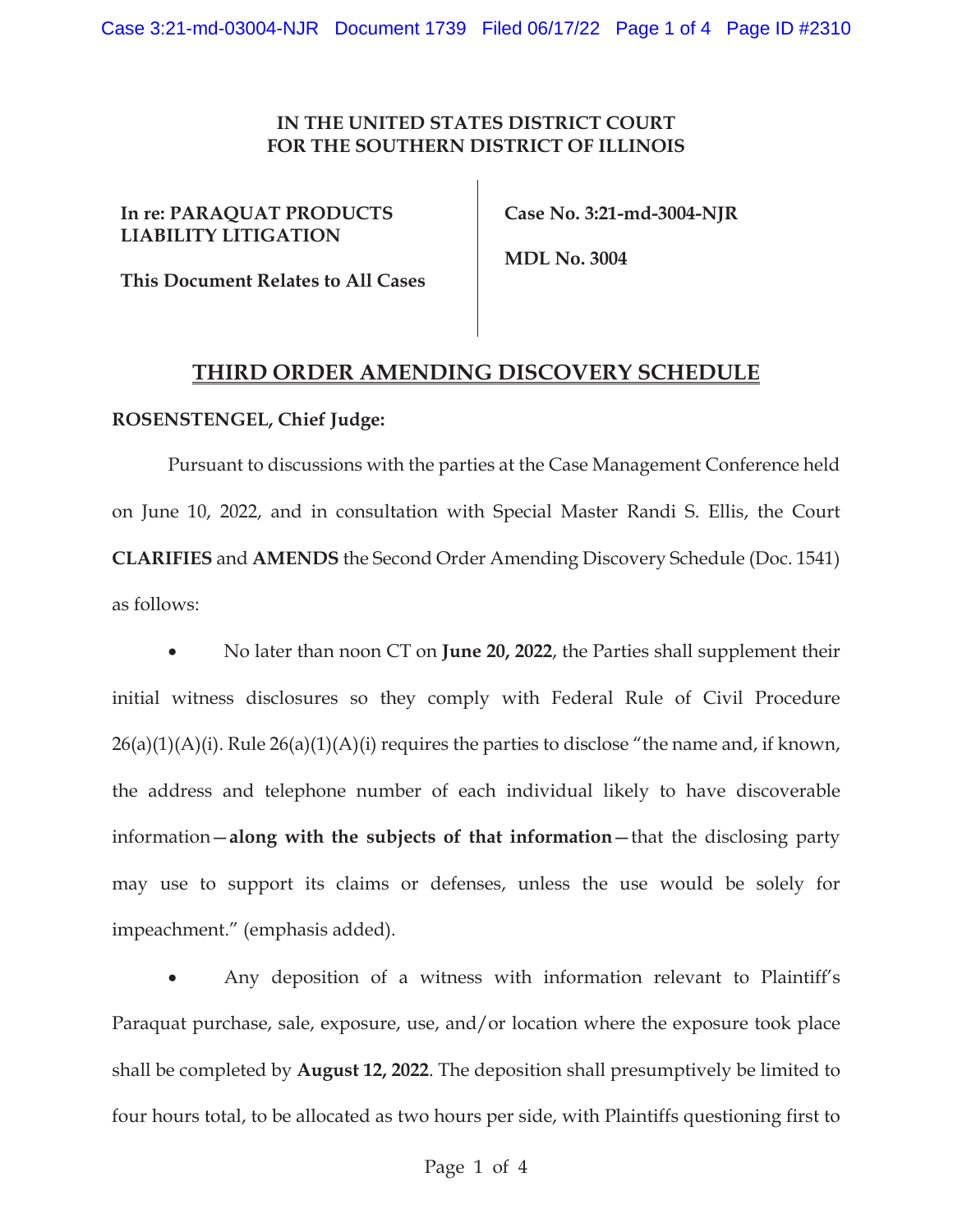the extent they intend to conduct any direct examination. To the extent either side believes that they require more than two hours for any such deposition, the Court expects the parties to work in good faith to attempt to reach an agreement, and to raise any disputes with Special Master Ellis.

If a witness has information relevant to Plaintiff's Paraquat purchase, sale, exposure, use, and/or location where exposure took place **and** Plaintiff's economic damages, the deposition shall be completed by **August 12, 2022**. The deposition shall presumptively be limited to four hours total, to be allocated as two hours per side, with Plaintiffs questioning first to the extent they intend to conduct any direct examination. To the extent either side believes that they require more than two hours for any such deposition, the Court expects the parties to work in good faith to attempt to reach an agreement, and to raise any disputes with Special Master Ellis.

x Any deposition of a witness with information relevant **solely** to Plaintiff's economic damages shall be completed by **September 16, 2022**. The deposition shall presumptively be limited to four hours total, to be allocated as two hours per side, with Plaintiffs questioning first to the extent they intend to conduct any direct examination. To the extent either side believes that they require more than two hours for any such deposition, the Court expects the parties to work in good faith to attempt to reach an agreement, and to raise any disputes with Special Master Ellis.

Any deposition of a former employee of Defendants who is identified by Defendants in their initial disclosures shall be completed by **August 12, 2022**. The deposition shall presumptively be limited to nine hours total, to be allocated as four and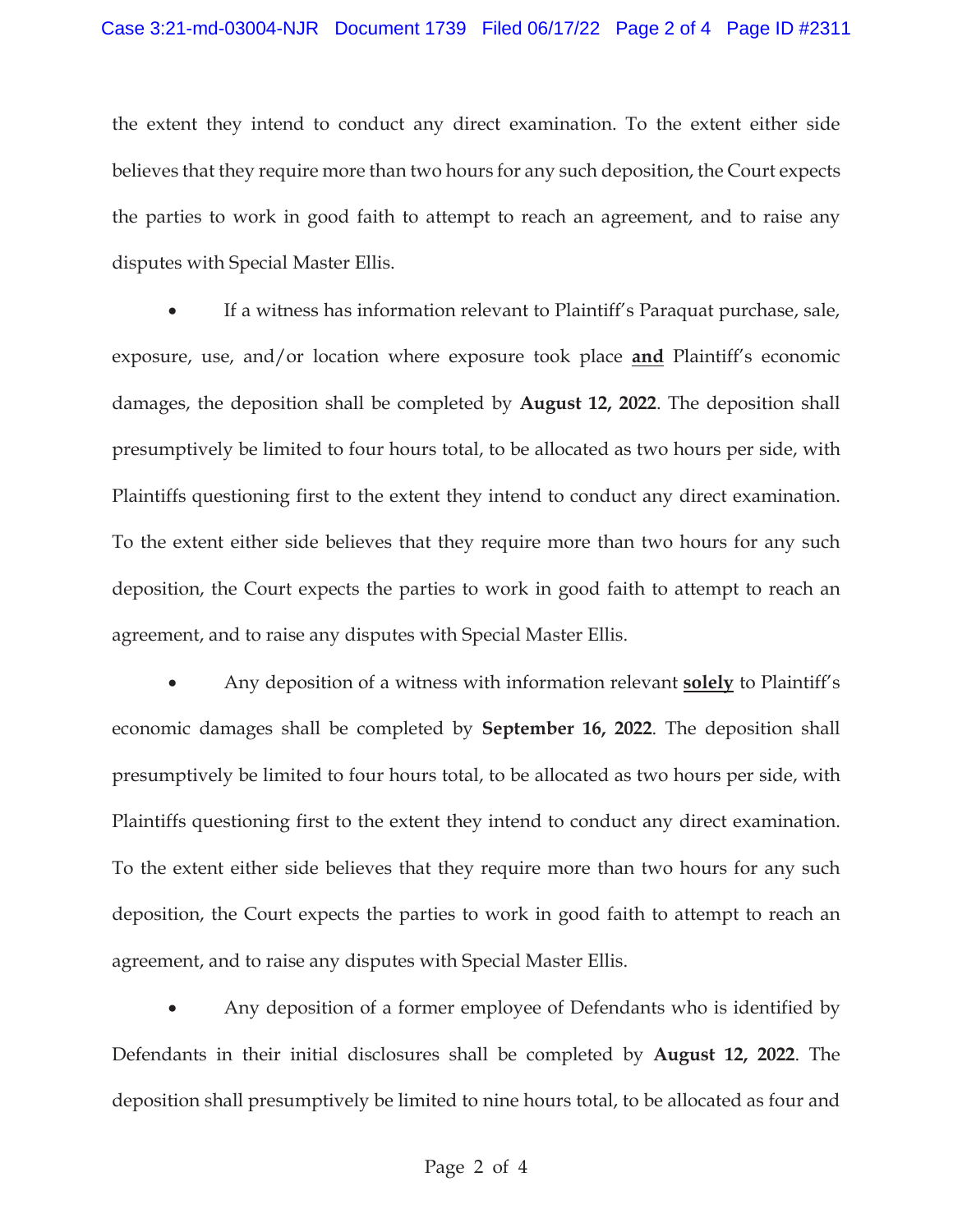a half hours per side, with Defendants questioning first to the extent they intend to conduct any direct examination. To the extent either side believes that they require more than four and a half hours for any such deposition, the Court expects the parties to work in good faith to attempt to reach an agreement, and to raise any disputes with Special Master Ellis.

Treating physicians shall be disclosed in accordance with Rule  $26(a)(2)$  at the time for expert disclosures. Treating physicians shall not be deposed until after the time for expert disclosures set forth below.

The Court further amends its prior Orders to set the following deadlines for

the six cases selected for full work-up:

- o Plaintiffs' general and specific expert disclosures—including treating physicians and physicians who performed independent medical examinations—by **October 14, 2022**;
- o Defendants to complete depositions of Plaintiffs' experts by **November 18, 2022**;
- o Defendants' general and specific expert disclosures by **December 2, 2022**;
- o Plaintiffs to complete depositions of Defendants' experts by **January 13, 2023**;
- o Plaintiffs' rebuttal expert disclosures by **January 20, 2023**;
- o Defendants to complete deposition of Plaintiffs' rebuttal experts by **February 6, 2023**.
- x Additional deadlines, including deadlines related to *Daubert* motions and

briefing, will be set at a later date.

Finally, the Court reiterates its intent to have all six trial selection cases fully